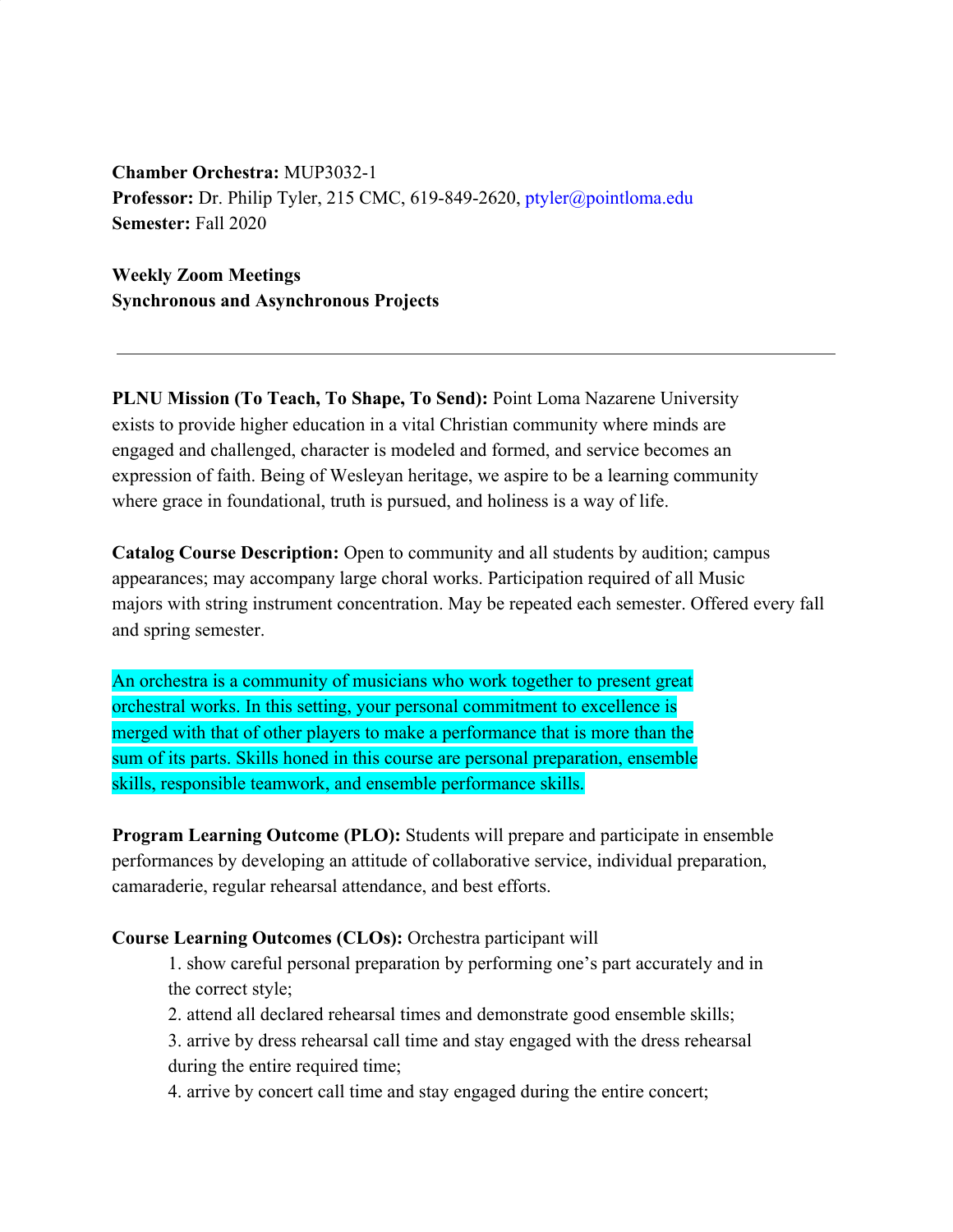5. contribute positively to the over-all musical effect of the concert.

**Grading System:** Semester percentage points are earned in accordance with the description on page 2 of this syllabus. Letter grades are established as follows:

 $A = 94 - 100$  C = 74 - 77 A- = 91 - 93 C- = 71 - 73  $B+ = 88 - 90$   $D+ = 68 - 70$  $B = 84 - 87$   $D = 64 - 67$  $B - = 81 - 83$   $D - = 61 - 63$  $C+ = 78 - 80$  F = 0 - 60

**Attendance Policy:** Every required rehearsal should be attended from beginning to end. Points toward the student's grade are earned during rehearsals and performances. Points lost due to absences cannot be recovered. In addition, the number of points equal to the square of the number of weeks of absence will be deducted from the student's semester grade. University attendance policy will apply. See PLNU attendance policy for further details. Three tardies and/or early departures will be counted as one absence unless the student has made special arrangements with the professor in advance.

# **Earning Semester Percentage Points:** Points will be accumulated

· At each regular rehearsal:

o 1 point for contributing positively to the entire rehearsal.

o 1 point for observed satisfactory personal progress on the orchestra **literature** 

o Call time for any regular rehearsal is always 5 minutes before the announced beginning of the rehearsal.

o A total of 60 semester percentage points are available from participation in regular rehearsals.

· At the dress rehearsals and concerts:

o 40 points for contributing positively to the dress rehearsals and concerts.

Absence from any one such event can cause the student to lose as much as all 40 semester percentage points for a missed dress rehearsal or concert.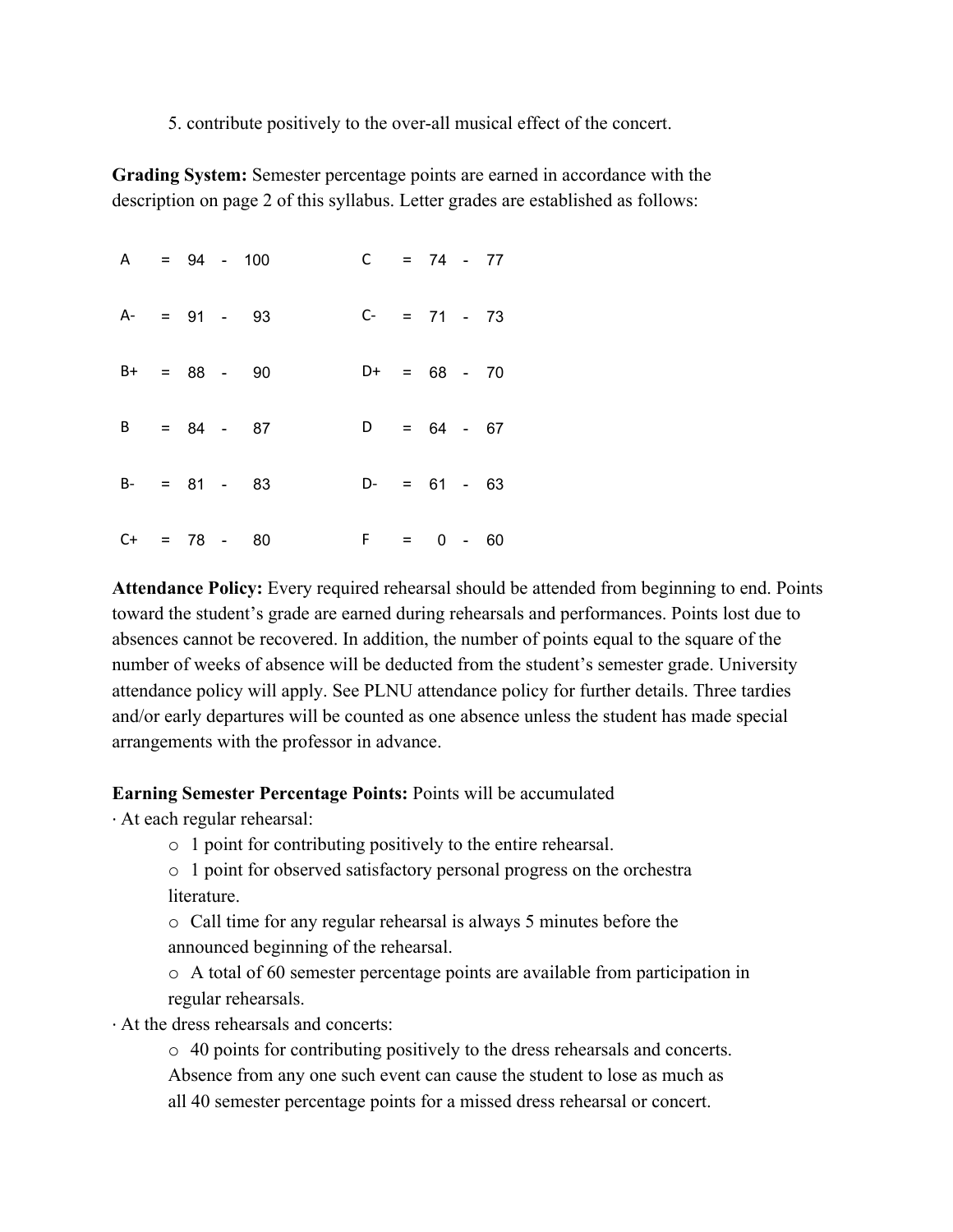o Call time for any dress rehearsal or concert is always 20 minutes before the announced beginning of the event. Tardiness or early departure from a dress rehearsal or concert can be counted as an absence from a dress rehearsal or concert with all of the consequences outlined above.

# **Spring Semester Literature (subject to change):**

- · Dvořák *Serenade for Strings*
- Other tunes TBA

#### **PLNU COPYRIGHT POLICY**

Point Loma Nazarene University, as a non-profit educational institution, is entitled by law to use materials protected by the US Copyright Act for classroom education. Any use of those materials outside the class may violate the law.

## **PLNU ACADEMIC HONESTY POLICY**

Students should demonstrate academic honesty by doing original work and by giving appropriate credit to the ideas of others. Academic dishonesty is the act of presenting information, ideas, and/or concepts as one's own when in reality they are the results of another person's creativity and effort. A faculty member who believes a situation involving academic dishonesty has been detected may assign a failing grade for that assignment or examination, or, depending on the seriousness of the offense, for the course. Faculty should follow and students may appeal using the procedure in the university Catalog. See Academic Policies for definitions of kinds of academic dishonesty and for further policy information.

#### **PLNU ACADEMIC ACCOMMODATIONS POLICY**

If you have a diagnosed disability, please contact PLNU's Disability Resource Center (DRC) within the first two weeks of class to demonstrate need and to register for accommodation by phone at 619-849-2486 or by e-mail at DRC@pointloma.edu. See Disability Resource Center for additional information.

## **PLNU ATTENDANCE AND PARTICIPATION POLICY**

Regular and punctual attendance at all classes is considered essential to optimum academic achievement. If the student is absent from more than 10 percent of class meetings, the faculty member can file a written report which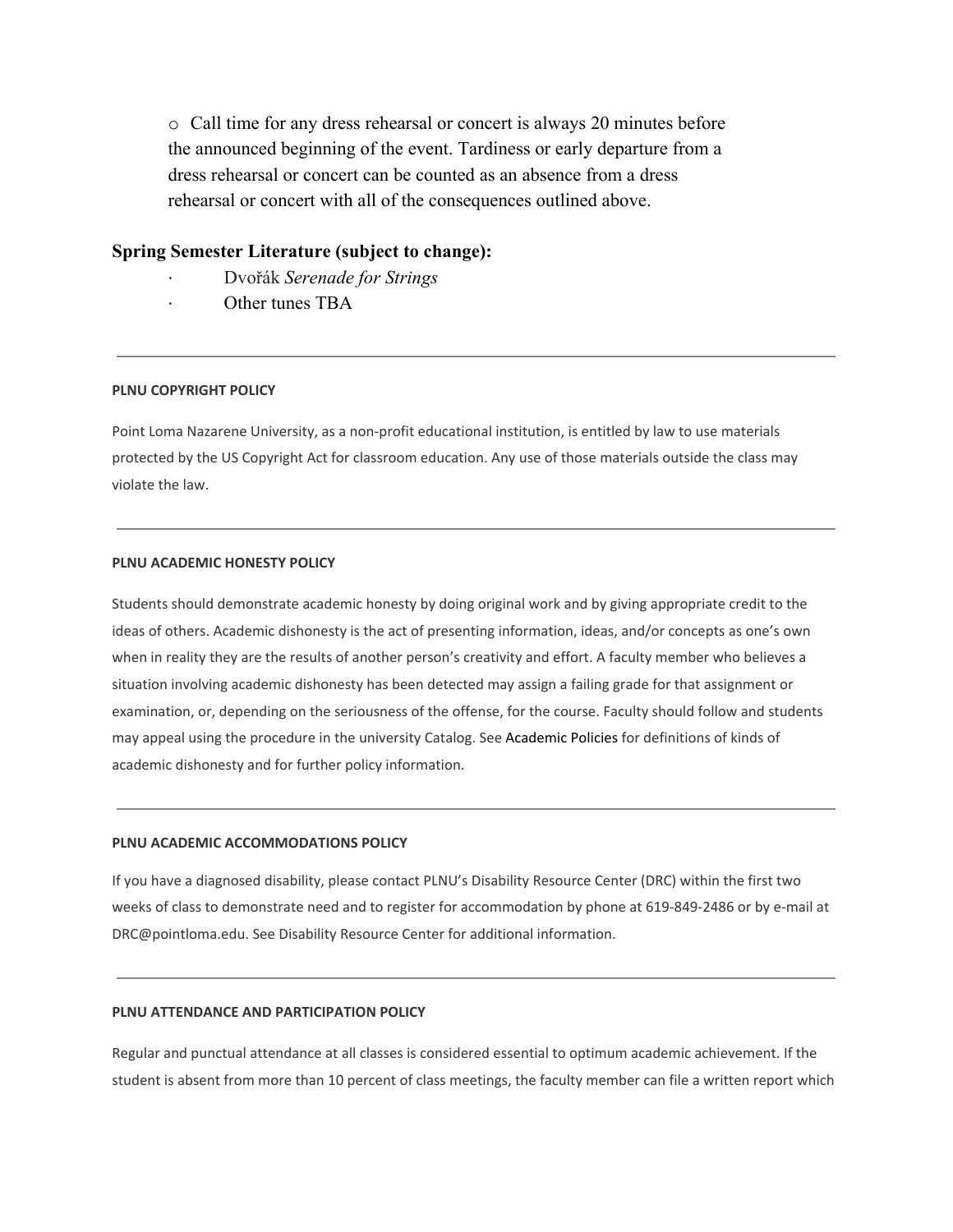may result in de-enrollment. If the absences exceed 20 percent, the student may be de-enrolled without notice until the university drop date or, after that date, receive the appropriate grade for their work and participation. Se[e](http://catalog.pointloma.edu/content.php?catoid=18&navoid=1278) [Academic](http://catalog.pointloma.edu/content.php?catoid=18&navoid=1278) Policies in the Undergraduate Academic Catalog.

### **SPIRITUAL CARE**

PLNU strives to be a place where you grow as a whole person. To this end, we provide resources for our students to encounter God and grow in their Christian faith. You'll find faith integration activities throughout this course. In addition, there are resources for your Christian faith journey available on campus.

#### **FERPA POLICY**

In compliance with federal law, neither PLNU student ID nor social security number should be used in publicly posted grades or returned sets of assignments without student written permission. This course will meet the federal requirements by posting grades and returning assignments via the Canvas gradebook. Also in compliance with FERPA, you will be the only person given information about your progress in this class unless you have designated others to receive it in the "Information Release" section of the student portal.

# **SLO Rubric for Participation in an Orchestra Concert (Signature Assignment)**

| <b>Item</b>             | <b>Advanced</b>                                                                                              | <b>Proficient</b>                                                                                                          | <b>Basic</b>                                                                                                                                                                               | Preliminary                                                                                                                                                      |
|-------------------------|--------------------------------------------------------------------------------------------------------------|----------------------------------------------------------------------------------------------------------------------------|--------------------------------------------------------------------------------------------------------------------------------------------------------------------------------------------|------------------------------------------------------------------------------------------------------------------------------------------------------------------|
| Personal<br>Preparation | Participant prepared<br>meticulously so as<br>to perform part<br>splendidly in exactly<br>the correct style. | Participant<br>prepared carefully<br>so as to perform<br>part quite<br>accurately and in a<br>reasonably correct<br>style. | Participant's<br>preparation fell<br>somewhat short as<br>reflected in<br>occasional<br>noticeable<br>inaccuracies and/or<br>occasional<br>noticeable<br>departures from<br>correct style. | Participant's<br>preparation fell far<br>short as reflected in<br>many noticeable<br>inaccuracies and/or<br>many noticeable<br>departures from<br>correct style. |